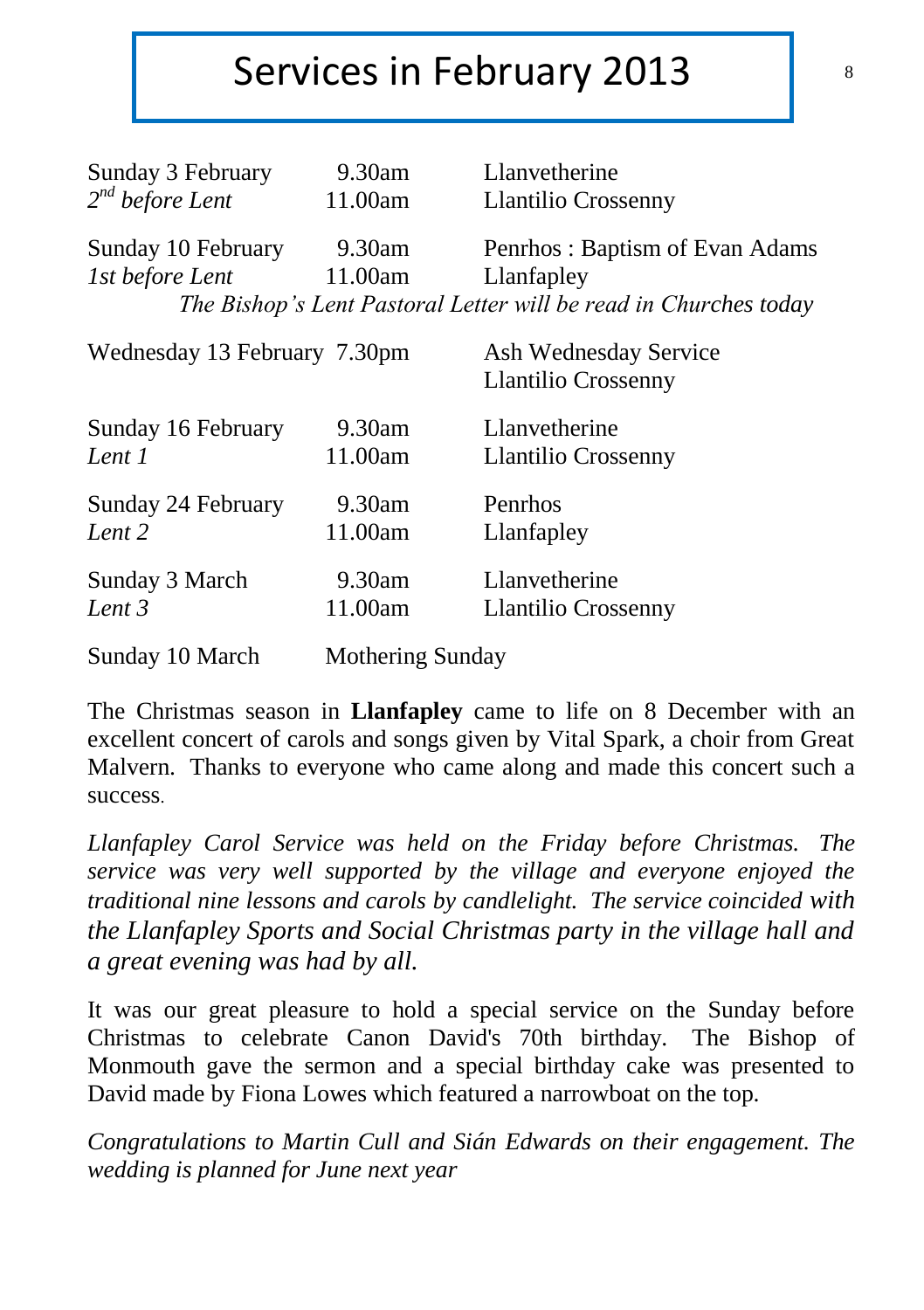# THE NEW TIMES February 2013



# **PENRHOS** LANTILIO CROSSEN **LANVAPLEY**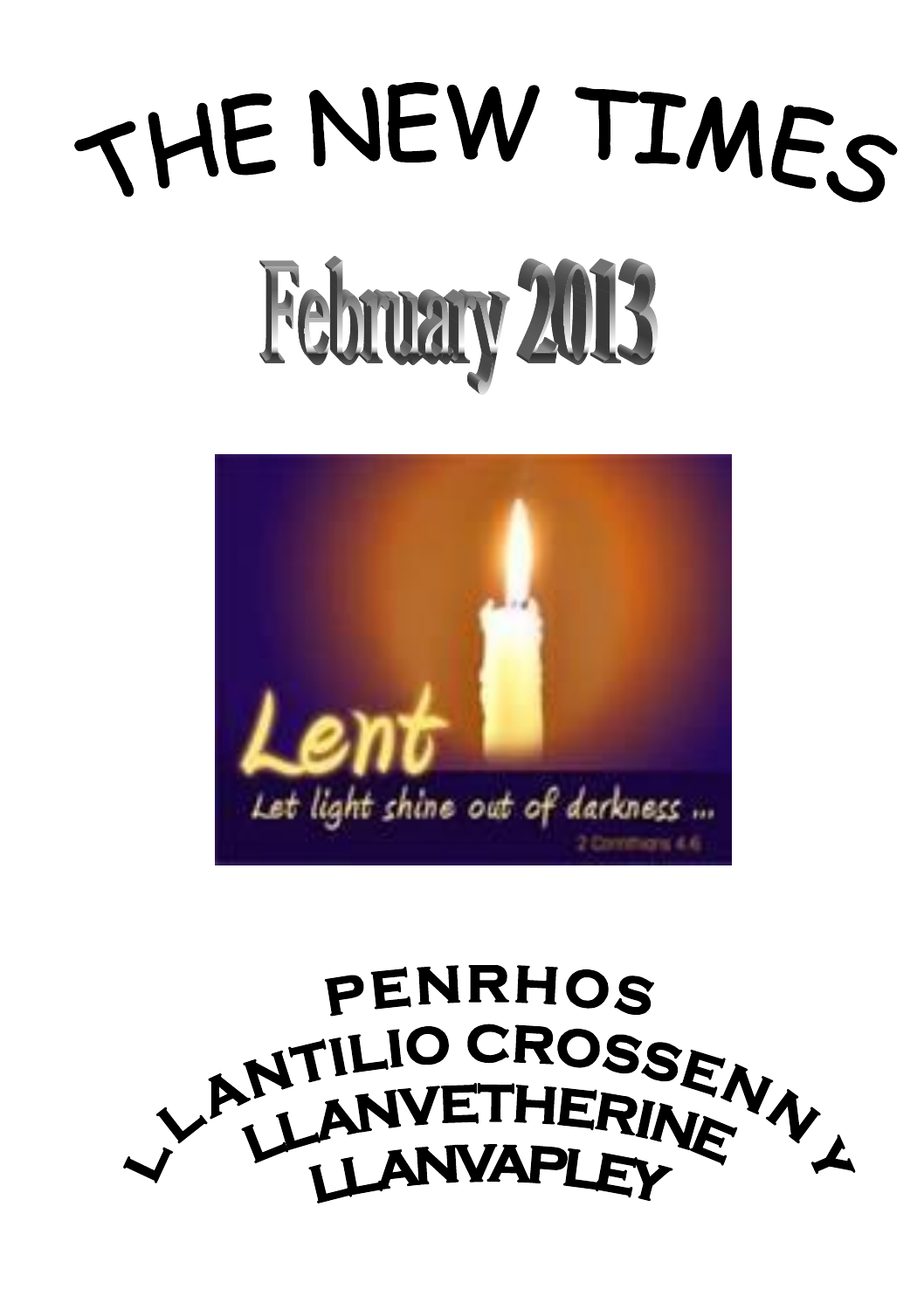

## **From the Vicarage**

A happy New Year!

February sees the beginning of Lent and is a time of re-thinking our lives. Our lives can be compared to a garden in many ways. The best gardens are now being sorted out for the summer:

weeds are being rooted out, debris cleared away and space made for plants and shrubs.

On Ash Wednesday, 13 February at 7.30pm in Llantilio Crossenny, there is an opportunity to reflect on our inner lives and outward actions: a service in which to spiritually renew ourselves in order to become the people God intended us to be. Based on the Holy Communion Service it will involve the ancient rite of making the mark of the cross with ashes from last year's palm cross on each person's forehead as a symbol of penitence and renewal.

It seems a long time ago now but thank you to all those who helped with the Christmas services, especially to the 'three wise men' who put the star up over St Teilo's Church, (what an incredible contribution to Christmas 2012!).

If you know of people in hospital please let the Vicarage know. I am always happy to make a visit – just leave a message with a name and ward number.

If you have signed up to go up the spire, the date is set for Saturday 9 February between 10am and 12 noon



Your friend and Vicar

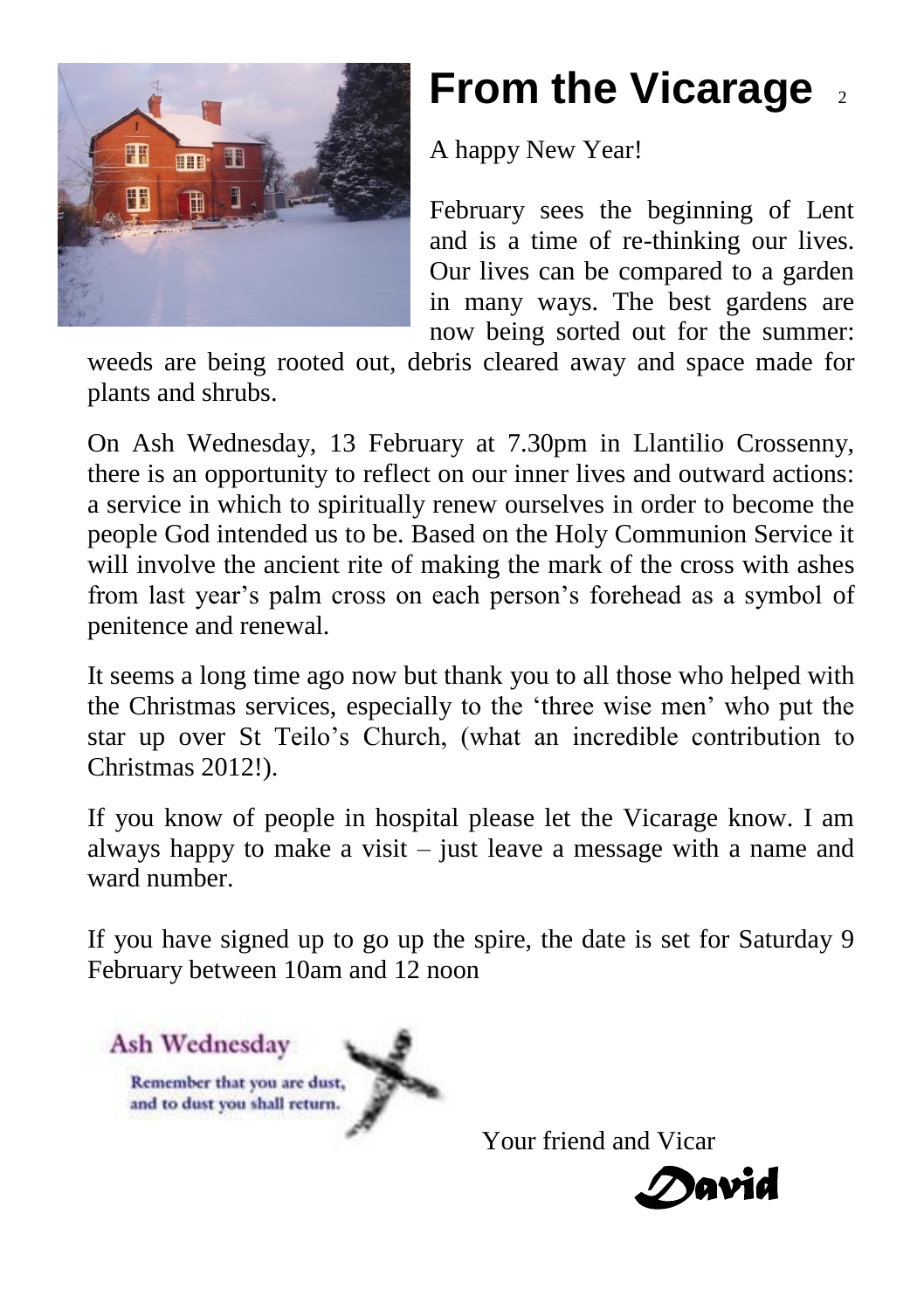

My daughter Bethan North and her friend Kitty Williams held a Coffee Morning to raise money for Cancer Research Wales and the Oncology Department at Nevill Hall Hospital.

The hall at Llanddewi Skirrid, was booked for Saturday December 8 at 10.30am. and by 10am Bethan and Kitty had everything arranged. Stall holders had set out their wares

and the trestle tables were groaning under the weight of the wonderful cakes that Bethan, Kitty and others had made. There were cup cakes decorated as beautiful as any that I have ever seen, a gingerbread house, sponges, fruitcakes and a whole lot more that had been generously donated. I placed my tin of mince pies down and was immediately told to sit down and enjoy myself.

Kitty had enlisted the help of Eleri, Cerys, Harri, Jack and Sam to collect the entrance fee and "man" the cake stalls whilst Joe and Eli, my grandchildren, took charge of the children's craft table. They had also been busy making Christmas gift labels which they sold for 20p each. Then the people started to arrive and the hall was soon buzzing with laughter, chat and Christmas music. I was uncharacteristically speechless at the support that was shown.

Kitty and Bethan totted up the money. Amazingly £930 was counted and this was generously made up to £1,000. Over the next few weeks another £150 was collected. A wonderful cheque for £500 was made to the Oncology Department and £650 for Cancer Research Wales at Felindre Hospital.

I would like to give my heart-warming thanks to everyone that supported us on that morning but especially to my dear daughter Bethan and our very special friend Kitty. Shirley Hughes-Jones

\_\_\_\_\_\_\_\_\_\_\_\_\_\_\_\_\_\_\_\_\_\_\_\_\_\_\_\_\_\_\_\_\_\_\_\_\_\_\_\_\_\_\_\_\_\_\_\_\_\_\_\_\_\_\_\_\_\_\_\_\_\_\_



The cast of the Penrhos Nativity Play, produced by Amy Phillips

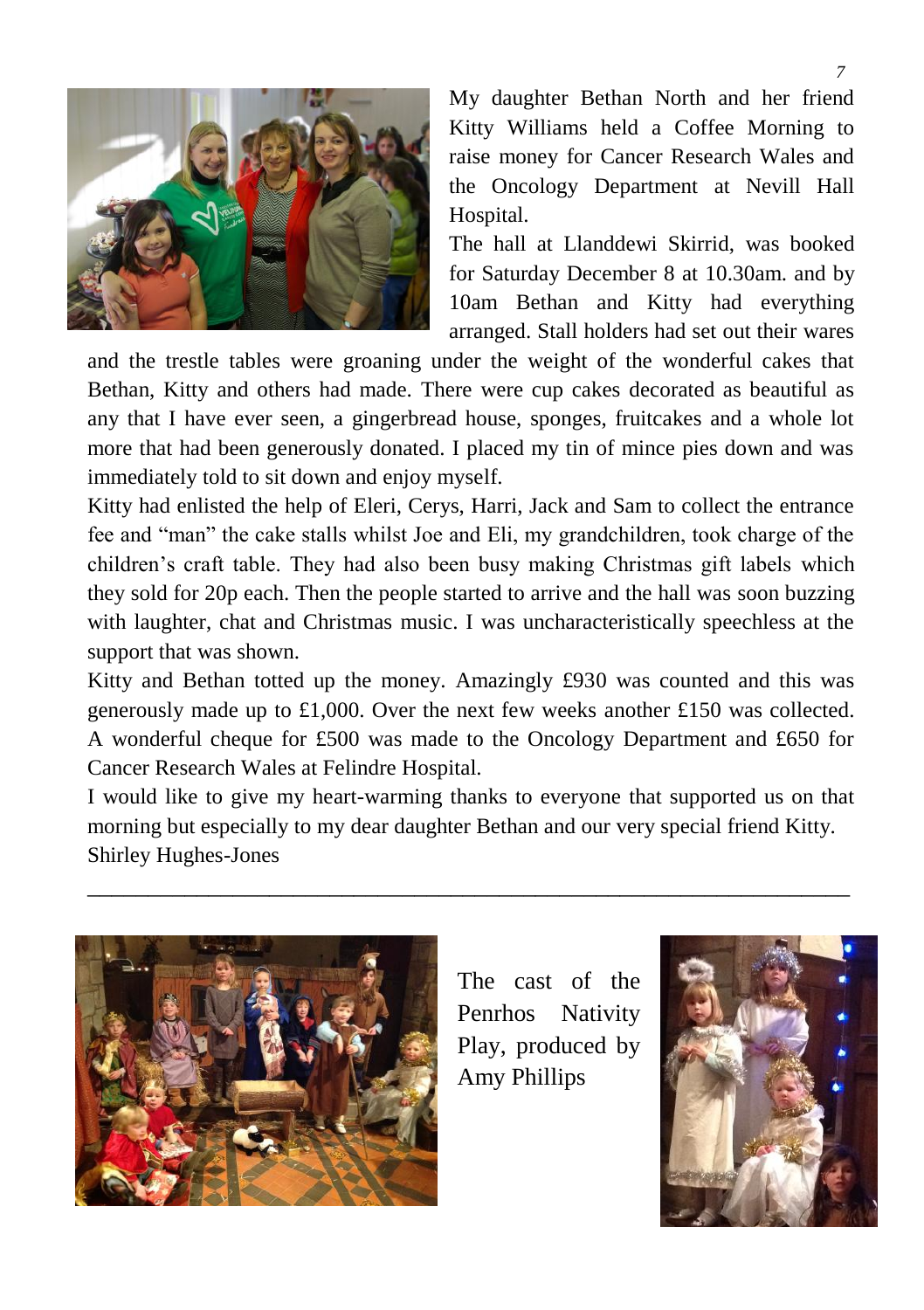#### **Llantilio Crossenny News <sup>3</sup>**

*There was a dramatic arrival at Upper Whitecastle on 21 January. Rob Hoggins safely delivered his daughter Mabel Victoria (7lb 3oz). Chrissie and Mabel are doing well – congratulations to all the family!*

.Judy Clement tell us................The rainfall in Llantilio Crossenny 2012 was 1322mm (or 52.5in) which is the highest figure I have recorded since 1997 when we moved into the village. The year 2000 quoted as higher rainfall across the UK was not higher here (1172mm or 46.14in). The lowest rainfall in the 16 years was 2003 with 607.5mm or 23.9in.

The spire shingles are being put on this month and the contractors are working from the base upwards. There is still time to have a tile inscribed and they are in church. The deadline is the end of the month: they cost  $\pounds$  each and you can write whatever you feel appropriate about yourself on them!

*Rob Heath is recovering slowly from an ankle operation and we wish him well as he hops around*.

#### **Penrhos News**

Congratulations to Jenny and Windsor, on the birth of their beautiful baby boy, Harry Windsor Howells, born on 3rd January at 7lb 4oz. A first grandchild for Colin and Yvonne Phillips, of Pretty Hedges, Penrhos and a first greatgrandchild for George and Ruth Phillips, Dairy Farm Penrhos.

On a sadder note, Patricia Ridley -Jones died earlier this month and her funeral will be on Saturday 2 February, 11.30am at the Forest of Dean Crematorium.

*Penrhos had its first Nativity with the Carol service. What a brilliant job Amy Phillips did organising the children and getting them to perform the most beautiful story. Holly Flynn did an excellent job narrating the story. We then went on to High House Barn for mulled wine and mince pies - thank you to Richard and Fiona Cleeves for letting us use the Barn and thank you to the ladies who decorated the church for the Christmas period.*

#### **New Arrival in Llanfapley**

Ria and Gareth O'Reilly of Sunnybank, Llanfapley are proud to announce the arrival of their first child, Charlie. Charlie's arrival has made Andrew and Annette Melmorth of Forest Coal Pit and Jeff and Barbara O'Reilly of Blackwood, delighted first time grandparents. Charlie was born in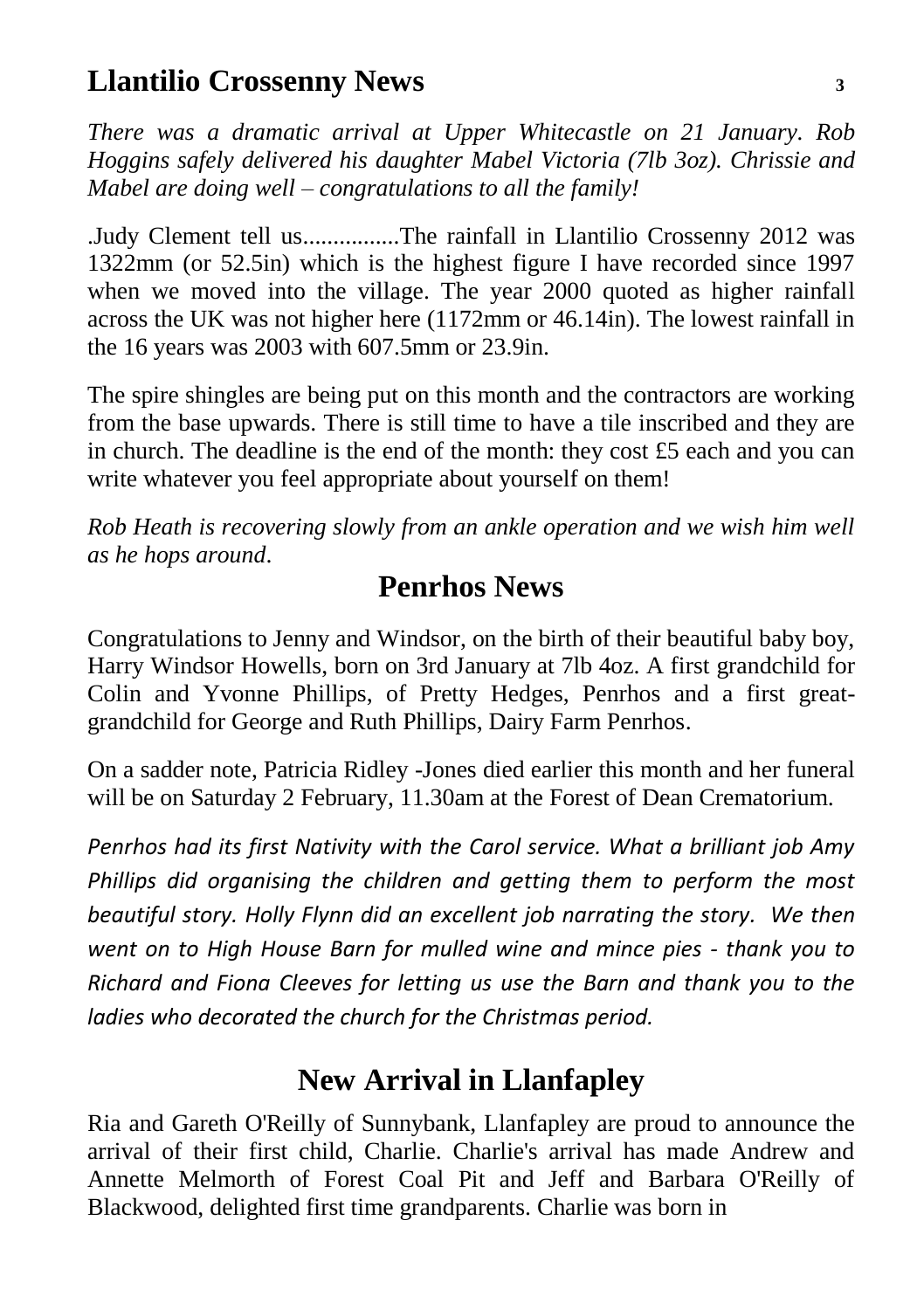Neville Hall on December 22nd. Mother and baby are both doing well.

*It is good to see Jim Andrews back home and recovering from a rather difficult hip-op: he is progressing very well now.*

**The Bishop of Monmouth** will be giving a series of Bible Studies at five venues across the diocese looking at some of the Letters of St Paul. These will take place over five weeks and each evening will begin at 7.30 pm and finish by 8.15 pm. The local venue is in Raglan and will take place on Mondays 18, 25 February 4, 11 and 18 March at St Cadoc's Church Raglan.

The Christmas Eve Crib service in Llantilio Crossenny is different. It involves the children, and how it is lovely to see them. They are welcome to run around the church, exactly as it should be- no telling off or reprimands to be quiet!! . The service starts with a lovely welcome by the vicar, making it clear that everyone is welcome in the church, whether they are young or old, noisy or quiet, regular or a stranger. The children do the readings, the singing and the placing of the characters in the crib. For someone who rarely goes to church it is very welcoming, unobtrusive, and right. It is the involvement of the children that makes it. This year, we had readings by the Trumper family, singing by Molly Brickley-Clark and prayers by the Heath family - while they all played a major part and really took everyone's breath away, the best moment, and the moment I will always remember all the time, and every single year, is the placing of the Christmas characters in the crib. The congregation waits with baited breath to see what the children, in their innocence, will say when deciding who goes where. It is always an individual moment, and no two moments are the same- sometimes there are comments about the sheep or their exact breeding , the camel, and this year, whether or not to place the rogue dinosaur in the crib! No-one can ever know how the children will react to the moment, and that is exactly how it should be. Mothers and fathers, grandparents, aunties and uncles and other family members are so proud to see their relations even just taking part. The adults do their bit by singing the carols and taking part in the service, but it is the younger element of the congregation that make it- you just never know what they are going to say! The innocence they display in the world is astonishing and really reveals the message of Christ's mass. Christmas would really not be complete without it- it is honestly the best part! J C-B

*The snow put paid to Llanvetherine's Quiz Night but Warwicks are holding their quiz on Wednesday 30 January at 7.30pm Tickets are £2 and proceeds will go to a local charity.*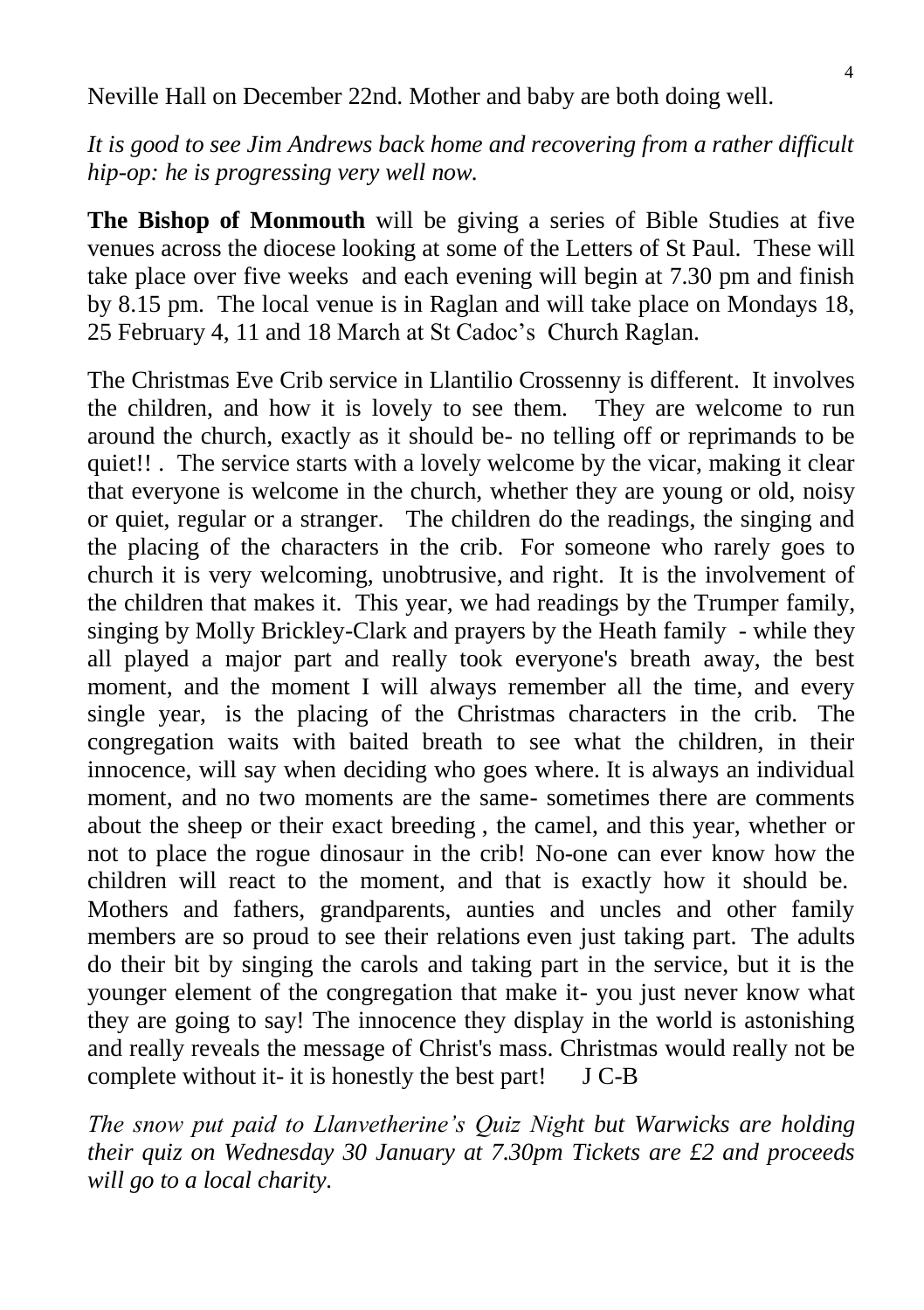The Llantilio Bell ringers go from strength to strength and are delighted to announce the appointment of Richard Booth as tower captain. The group are making good progress and are starting to learn how to play in rounds. The bells in Llantilio are thought to be quite light compared to other churches but it hasn't stopped a number of minor problems. The movement of the bell is controlled by a wooden stay which holds the bell at the top balance point. They sometimes break and the team have had to learn how to replace a broken stay which is found next to the bell high up in the tower. Our thanks to Gwynn Sayce and his team for all their help.

On Friday 28th December the LSSA held its annual post Christmas walk over to the Crown Inn at Pantygelli. The weather was mild and everyone was ready for refreshments once the pub was reached. The event will be held again in December and is not to be missed!



## **Children's Corner**

Happy New Year to you all! I hope that you all had a wonderful Christmas and enjoyed the school holidays. You may think that a picture of the Three Wise men is a little strange for this time of the year.

The 6th of January is when we celebrate Epiphany. Epiphany is a Christian Holiday that falls on the 6th of January each year. This is the twelfth day after Christmas and concludes the season. This day is associated with the visit of the wise men to the Christ child. Through the three kings, Christ revealed himself to the gentiles (people who were not Jews).

Please colour, paint, decorate this picture and take it along to your church to be displayed. If you would like something a little different to a picture to colour, such as a word search, within the next months New Times Newsletter, please contact me. I look forward to seeing your work in the Churches.

Bethan Bethansimon@sky.com 07881915020